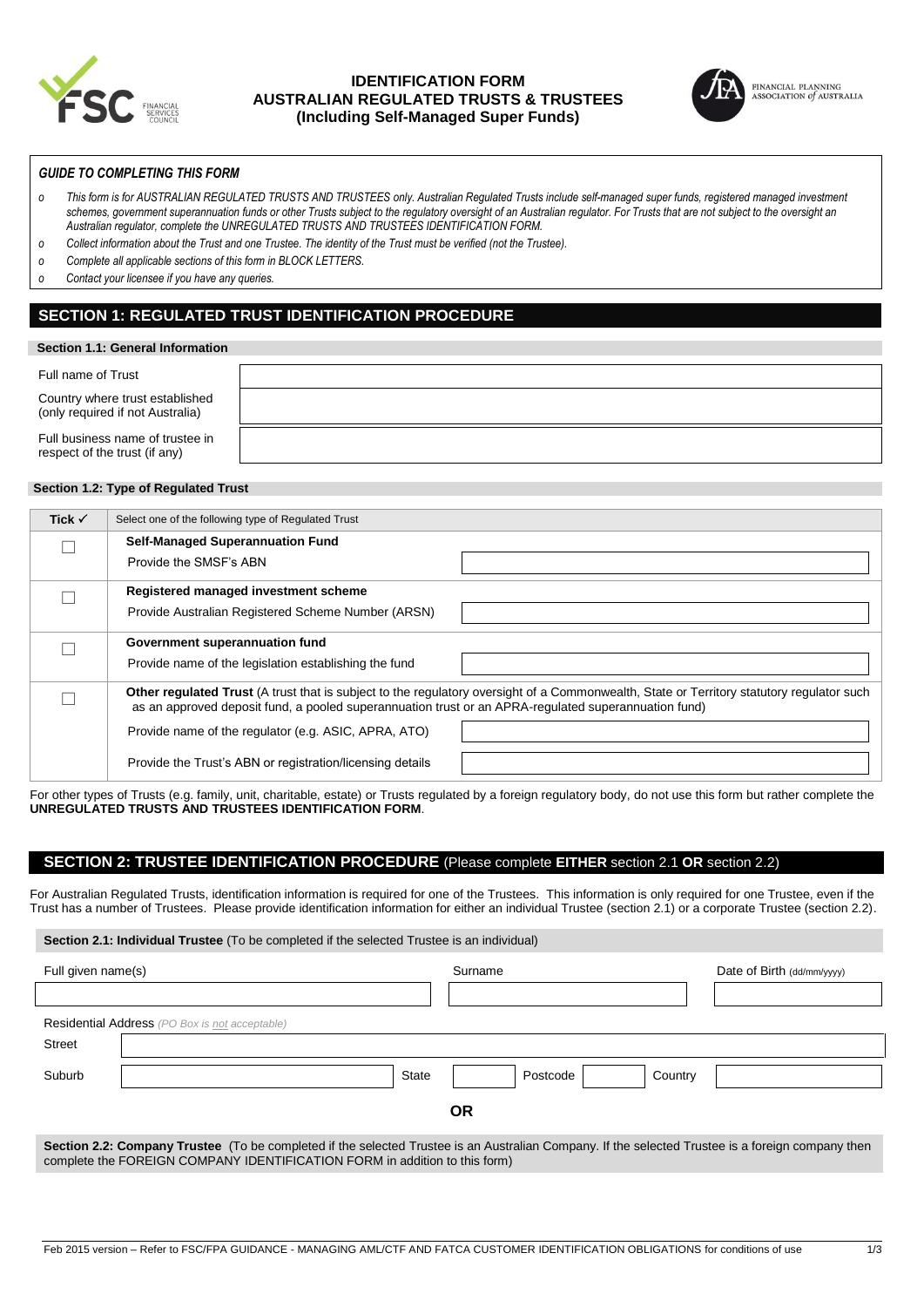| Section 2.2: Company Trustee (To be completed if the selected Trustee is an Australian Company) |                                                                                                                                                                                                                                                                                                   |                                                |          |          |                                                |                           |  |
|-------------------------------------------------------------------------------------------------|---------------------------------------------------------------------------------------------------------------------------------------------------------------------------------------------------------------------------------------------------------------------------------------------------|------------------------------------------------|----------|----------|------------------------------------------------|---------------------------|--|
| 2.2.1 Company Details                                                                           |                                                                                                                                                                                                                                                                                                   |                                                |          |          |                                                |                           |  |
|                                                                                                 | Full name as registered by ASIC<br><b>ACN</b>                                                                                                                                                                                                                                                     |                                                |          |          |                                                |                           |  |
|                                                                                                 |                                                                                                                                                                                                                                                                                                   |                                                |          |          |                                                |                           |  |
|                                                                                                 | <b>Registered Address</b> (PO Box is not acceptable)                                                                                                                                                                                                                                              |                                                |          |          |                                                |                           |  |
| <b>Street</b>                                                                                   |                                                                                                                                                                                                                                                                                                   |                                                |          |          |                                                |                           |  |
| Suburb                                                                                          |                                                                                                                                                                                                                                                                                                   | State                                          |          | Postcode | Country                                        |                           |  |
|                                                                                                 | Principal Place of Business (if any) (PO Box is not acceptable)                                                                                                                                                                                                                                   |                                                |          |          |                                                |                           |  |
| <b>Street</b>                                                                                   |                                                                                                                                                                                                                                                                                                   |                                                |          |          |                                                |                           |  |
| Suburb                                                                                          |                                                                                                                                                                                                                                                                                                   | <b>State</b>                                   |          | Postcode | Country                                        |                           |  |
|                                                                                                 | 2.2.2 Regulatory/ Listing Details (If the company is regulated or listed, select the relevant category and provide the information requested)                                                                                                                                                     |                                                |          |          |                                                |                           |  |
|                                                                                                 | Regulated company (A company whose activities are subject to the oversight of a Commonwealth, State or Territory statutory regulator. In this                                                                                                                                                     |                                                |          |          |                                                |                           |  |
|                                                                                                 | context 'Regulated' means subject to supervision beyond that provided by ASIC as a company registration body. Examples of regulated companies<br>include Australian Financial Services Licensees (AFSL), Australian Credit Licensees (ACL) or Registrable Superannuation Entity (RSE) Licensees.) |                                                |          |          |                                                |                           |  |
|                                                                                                 | Regulator name                                                                                                                                                                                                                                                                                    |                                                |          |          | Licence details (e.g. AFSL, ACL, RSE)          |                           |  |
|                                                                                                 |                                                                                                                                                                                                                                                                                                   |                                                |          |          |                                                |                           |  |
|                                                                                                 | Australian listed company<br>Name of market / exchange                                                                                                                                                                                                                                            |                                                |          |          |                                                |                           |  |
|                                                                                                 | Majority-owned subsidiary of an Australian listed company                                                                                                                                                                                                                                         |                                                |          |          |                                                |                           |  |
|                                                                                                 | Australian listed parent company name                                                                                                                                                                                                                                                             |                                                |          |          | Name of market / exchange                      |                           |  |
|                                                                                                 |                                                                                                                                                                                                                                                                                                   |                                                |          |          |                                                |                           |  |
|                                                                                                 |                                                                                                                                                                                                                                                                                                   |                                                |          |          |                                                |                           |  |
|                                                                                                 | 2.2.3 Company Type (Select one of the following company types)<br><b>Public</b> (companies whose name does NOT include the word Pty or proprietary; generally listed companies)                                                                                                                   |                                                |          |          |                                                | Go to Section 3           |  |
|                                                                                                 | Proprietary (companies whose name ends with Proprietary Ltd or Pty Ltd; also known as private companies)                                                                                                                                                                                          |                                                |          |          |                                                | Go to section 2.2.4       |  |
|                                                                                                 |                                                                                                                                                                                                                                                                                                   |                                                |          |          |                                                |                           |  |
|                                                                                                 | 2.2.4 Directors (To be completed for proprietary companies, not required for public companies as per 2.2.3)                                                                                                                                                                                       |                                                |          |          |                                                |                           |  |
|                                                                                                 | How many directors are there?<br>Full given name(s)                                                                                                                                                                                                                                               | Provide full name of each director             |          |          | Surname                                        |                           |  |
| 1                                                                                               |                                                                                                                                                                                                                                                                                                   |                                                |          |          |                                                |                           |  |
| 2                                                                                               |                                                                                                                                                                                                                                                                                                   |                                                |          |          |                                                |                           |  |
| 3                                                                                               |                                                                                                                                                                                                                                                                                                   |                                                |          |          |                                                |                           |  |
| 4                                                                                               |                                                                                                                                                                                                                                                                                                   |                                                |          |          |                                                |                           |  |
|                                                                                                 | If there are more directors, provide details on a separate sheet                                                                                                                                                                                                                                  |                                                |          |          |                                                |                           |  |
|                                                                                                 | 2.2.5 Beneficial owners ((To be completed for proprietary companies, not required for public companies as per 2.2.3)                                                                                                                                                                              |                                                |          |          |                                                |                           |  |
|                                                                                                 | Provide details of ALL individuals who are beneficial owners through one or more shareholdings of more than 25% of the company's                                                                                                                                                                  |                                                |          |          |                                                |                           |  |
| issued capital.                                                                                 |                                                                                                                                                                                                                                                                                                   |                                                |          |          |                                                |                           |  |
|                                                                                                 | <b>Beneficial owner 1</b>                                                                                                                                                                                                                                                                         | <b>Beneficial owner 2</b>                      |          |          |                                                | <b>Beneficial owner 3</b> |  |
| Full given name(s)                                                                              |                                                                                                                                                                                                                                                                                                   | Full given name(s)                             |          |          | Full given name(s)                             |                           |  |
| Surname                                                                                         |                                                                                                                                                                                                                                                                                                   | Surname                                        |          |          | Surname                                        |                           |  |
|                                                                                                 |                                                                                                                                                                                                                                                                                                   |                                                |          |          |                                                |                           |  |
| Residential Address (PO Box is NOT acceptable)                                                  |                                                                                                                                                                                                                                                                                                   | Residential Address (PO Box is NOT acceptable) |          |          | Residential Address (PO Box is NOT acceptable) |                           |  |
|                                                                                                 |                                                                                                                                                                                                                                                                                                   |                                                |          |          |                                                |                           |  |
| Suburb                                                                                          | State                                                                                                                                                                                                                                                                                             | Suburb                                         | State    |          | Suburb                                         | State                     |  |
| Country                                                                                         | Postcode                                                                                                                                                                                                                                                                                          | Country                                        | Postcode |          | Country                                        | Postcode                  |  |
|                                                                                                 |                                                                                                                                                                                                                                                                                                   |                                                |          |          |                                                |                           |  |
|                                                                                                 | Feb 2015 version - Refer to FSC/FPA GUIDANCE - MANAGING AML/CTF AND FATCA CUSTOMER IDENTIFICATION OBLIGATIONS for conditions of use                                                                                                                                                               |                                                |          |          |                                                |                           |  |